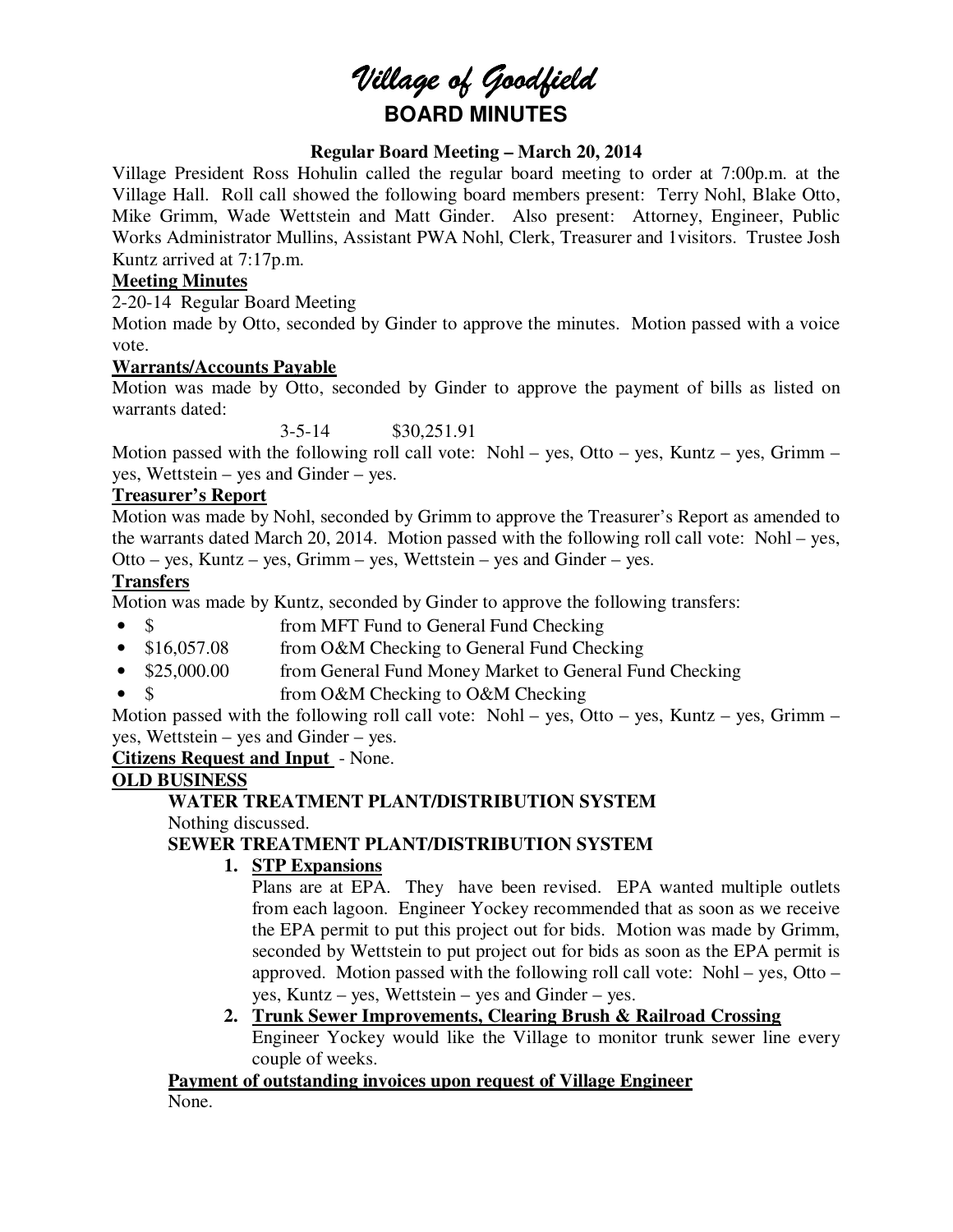**Executive Session – 2(c-11) under the Open Meetings Act to discuss pending litigation**  No Executive Session. **Board of Appeals**  No Board of Appeals. **Goodfield Business Park**  Nothing discussed. **Deer Lakes Cul-de-sac – Roadway Improvement**  Nothing discussed. **Park Path Connection to Bridle Ridge**  The Goodfield Community Club gave a donation of \$20,000 for the park path. **CNH – IDOT Road Project**  Nothing discussed. **CNH – Annexation**  Nothing discussed. **Freedom Oil – liquor license**  Nothing discussed. **Storm Siren**  Nothing discussed. **2 nd Building Permit – Chip Energy** 

Attorney Ierulli drafted a proposal letter to Chip Energy and stated, "While it is not good to deviate from policy this is an unusual case." Due to the unique nature of the project, the Village will issue second permit with a start date of January 26, 2014. Second permit will expire on January 27, 2015. Motion was made by Nohl, seconded by Otto to approve the proposal as presented. Motion passed with the following roll call vote: Nohl – yes, Otto – yes, Grimm – yes, Wettstein – yes and Ginder –yes.

### **Snow Plow Truck Repairs**

Nothing discussed.

#### **Quote for 2 – 500 gallon gas tanks**

Motion was made by Otto, seconded by Grimm to approve payment of approximately \$5,000 for gas tanks. Motion passed with the following roll call vote: Nohl – yes, Otto – yes, Kuntz – yes, Grimm – yes, Wettstein – yes and Ginder –yes.

#### **Standard Form of Agreement between owner and engineer**

Nothing discussed.

#### **Tractor Repairs**

Motion was made by Kuntz, seconded by Wettstein to approve payment of \$10,000.18 to Martin Sullivan for tractor repair. Motion passed with the following roll call vote: Nohl – yes, Otto – yes, Kuntz – yes, Grimm – yes, Wettstein – yes and Ginder –yes.

#### **NEW BUSINESS**

#### **Grinder Pump Agreement with Litwiller Excavating**

Motion was made by Wettstein, seconded by Ginder to approve the Installation and Maintenance Agreement with Wayne Litwiller Excavating. Motion passed with the following roll call vote: Nohl – yes, Otto – yes, Kuntz – yes, Grimm – yes, Wettstein – yes and Ginder –yes.

#### **Water Meter Replacement at Yogi Bear**

The old meter was a 2" meter. PWA Mullins received a quote for \$1,420 for meter plus the cost of having GA Rich remove, replace and vactor pit. Motion was made by Grimm, seconded by Nohl to approve meter. Motion passed with the following roll call vote: Nohl – yes, Otto – yes, Kuntz – yes, Grimm – yes and Wettstein – yes and Ginder –yes.